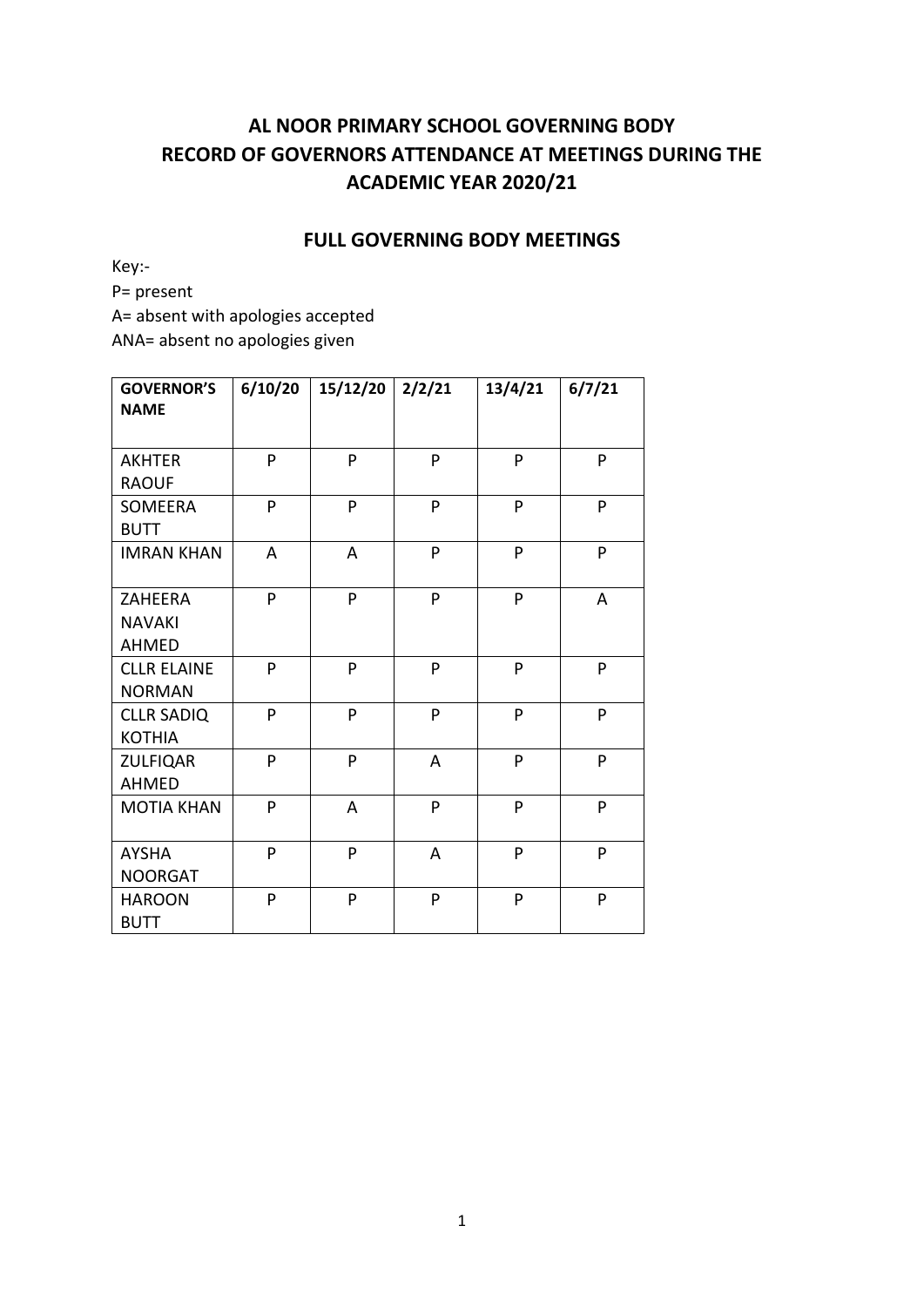### **COMMITTEE MEETINGS:**

## **FINANCE COMMITTEE**

| <b>GOVERNOR'S</b><br><b>NAME</b> | 23/11/2020 | 29/03/20<br>21 | 26/04/20<br>21 | 12/07/20<br>21 | 22/11/20<br>21 |
|----------------------------------|------------|----------------|----------------|----------------|----------------|
| Someera Butt                     | P          | P              | P              | P              | P              |
| Imran Khan                       | P          | P              | Α              | P              | A              |
| Akhter Raouf                     | P          | P              | P              | P              | P              |
| Elaine Norman                    | P          | A              | P              | P              | P              |
| Ayesha<br>Noorgat                | P          | P              | Α              | P              | P              |
| Irum                             | P          | P              | P              | P              | P              |

### **CURRICULUM COMMITTEE**

| <b>GOVERNOR'S</b><br><b>NAME</b> | 22/09/2020 | 8/12/2020  | 19/01/2021 | 14/10/2021 | 16/12/2021 |
|----------------------------------|------------|------------|------------|------------|------------|
| Akhter Raouf                     | P          | P          | P          | P          | P          |
| Haroon Butt                      | P          | P          | P          | P          | P          |
| Someera Butt                     | P          | P          | P          | P          | P          |
| Zaheera<br>Navlaki/              | P          | <b>ANA</b> | P          | P          | P          |
| Ayesha<br>Noorgat                | P          | P          | <b>ANA</b> | Α          | P          |
| Mothia                           | P          | P          | P          | P          | P          |
| Zaheera<br>Ahmed                 | P          | P          | P          | A          | P          |

### **ADMISSIONS COMMITTEE**

| <b>GOVERNOR'S</b><br><b>NAME</b> | $  09/2020   26/11/2020   19/01/2021   20/04/2021   08/06/2021   21/09/2021$ |  |  |
|----------------------------------|------------------------------------------------------------------------------|--|--|
| Akhter Raouf                     |                                                                              |  |  |